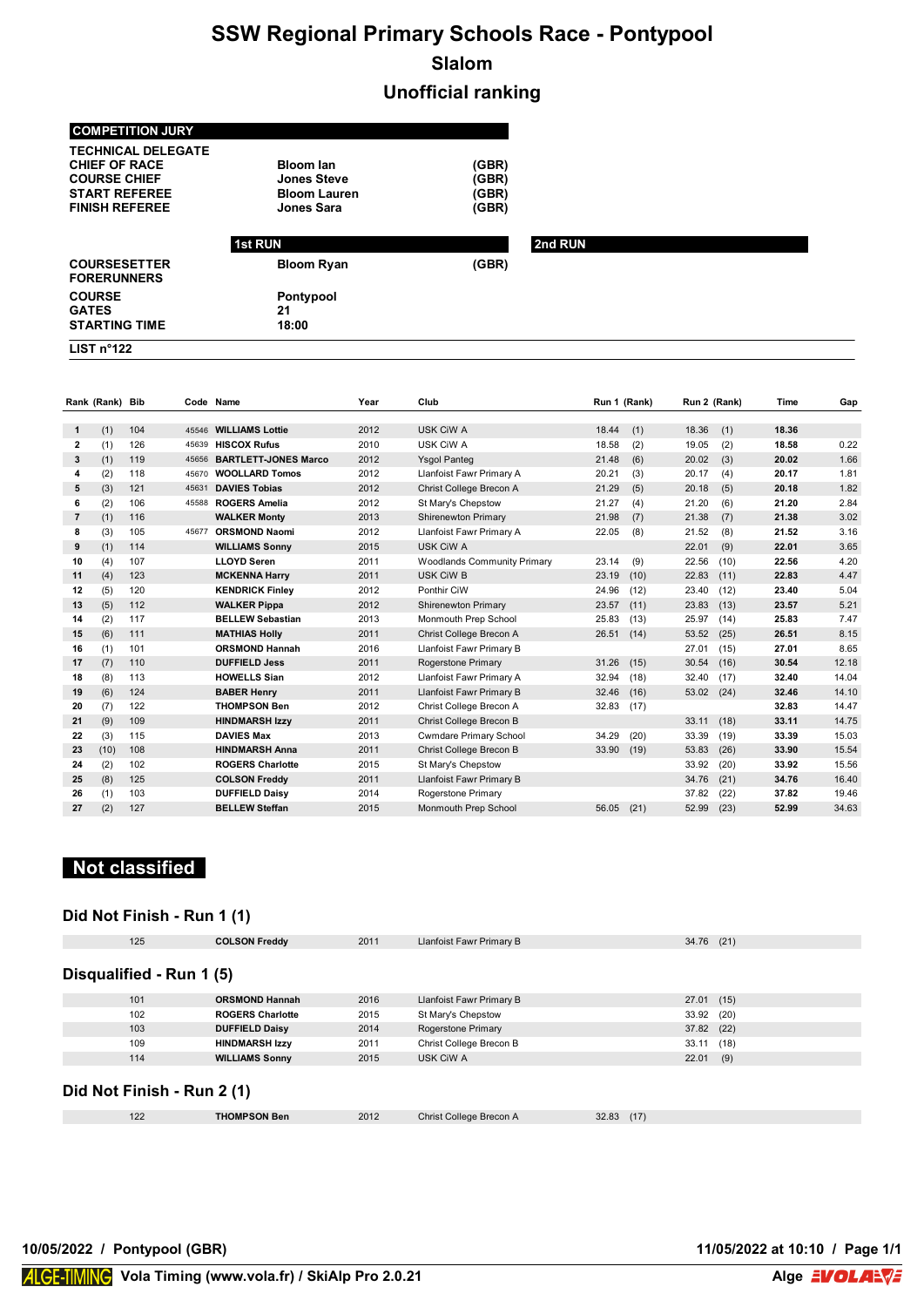## **SSW Regional Primary Schools Race - Pontypool Slalom Event ranking by team**

| <b>Bib</b>    |                         | Code Name                    | Year | Rank                       | Time              |
|---------------|-------------------------|------------------------------|------|----------------------------|-------------------|
| 1 - USK CiW A |                         |                              |      |                            | Total time: 36.94 |
| 104           |                         | 45546 WILLIAMS Lottie        | 2012 | $\mathbf 1$                | 18.36             |
| 126           |                         | 45639 HISCOX Rufus           | 2010 | $\mathbf{2}$               | 18.58             |
| 114           |                         | <b>WILLIAMS Sonny</b>        | 2015 | 9                          | 22.01             |
|               |                         | 2 - Llanfoist Fawr Primary A |      |                            | Total time: 41.69 |
| 118           |                         | 45670 WOOLLARD Tomos         | 2012 | 4                          | 20.17             |
| 105           |                         | 45677 ORSMOND Naomi          | 2012 | 8                          | 21.52             |
| 113           |                         | <b>HOWELLS Sian</b>          | 2012 | 18                         | 32.40             |
|               |                         |                              |      |                            |                   |
|               | 3 - Shirenewton Primary |                              |      |                            | Total time: 44.95 |
| 116           |                         | <b>WALKER Monty</b>          | 2013 | $\overline{7}$             | 21.38             |
| 112           |                         | <b>WALKER Pippa</b>          | 2012 | 13                         | 23.57             |
|               |                         | 4 - Christ College Brecon A  |      |                            | Total time: 46.69 |
| 121           |                         | 45631 DAVIES Tobias          | 2012 | 5                          | 20.18             |
| 111           |                         | <b>MATHIAS Holly</b>         | 2011 | 15                         | 26.51             |
| 122           |                         | <b>THOMPSON Ben</b>          | 2012 | 20                         | 32.83             |
|               | 5 - St Mary's Chepstow  |                              |      |                            | Total time: 55.12 |
| 106           |                         | 45588 ROGERS Amelia          | 2012 | 6                          | 21.20             |
| 102           |                         | <b>ROGERS Charlotte</b>      | 2015 | 24                         | 33.92             |
|               |                         | 6 - Llanfoist Fawr Primary B |      |                            | Total time: 59.47 |
| 101           |                         | <b>ORSMOND Hannah</b>        | 2016 | 16                         | 27.01             |
| 124           |                         | <b>BABER Henry</b>           | 2011 | 19                         | 32.46             |
| 125           |                         | <b>COLSON Freddy</b>         | 2011 | 25                         | 34.76             |
|               |                         | 7 - Christ College Brecon B  |      | <b>Total time: 1:07.01</b> |                   |
| 109           |                         | <b>HINDMARSH Izzy</b>        | 2011 | 21                         | 33.11             |
| 108           |                         | <b>HINDMARSH Anna</b>        | 2011 | 23                         | 33.90             |
|               | 8 - Rogerstone Primary  |                              |      | <b>Total time: 1:08.36</b> |                   |
| 110           |                         | <b>DUFFIELD Jess</b>         | 2011 | 17                         | 30.54             |
| 103           |                         | <b>DUFFIELD Daisy</b>        | 2014 | 26                         | 37.82             |
|               |                         | 9 - Monmouth Prep School     |      | <b>Total time: 1:18.82</b> |                   |
| 117           |                         | <b>BELLEW Sebastian</b>      | 2013 | 14                         | 25.83             |
| 127           |                         | <b>BELLEW Steffan</b>        | 2015 | 27                         | 52.99             |
|               |                         |                              |      |                            |                   |

**10/05/2022 / Pontypool (GBR) 11/05/2022 at 10:07 / Page 1/1**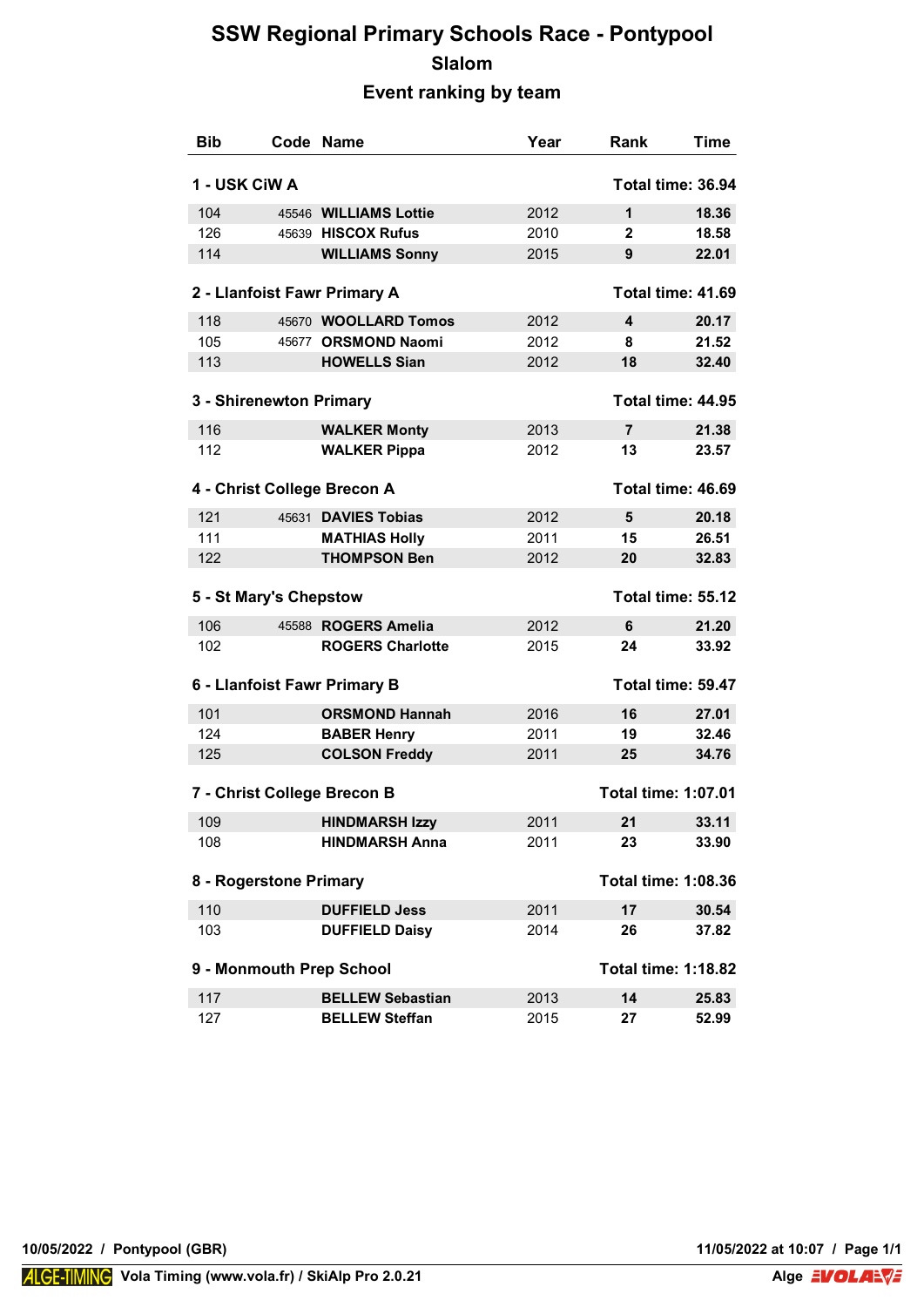# **SSW Regional Girls Secondary Schools Race - Pontypool Slalom**

**Unofficial ranking**

| LIST $n^{\circ}122$                                                      |                                          |                |         |  |
|--------------------------------------------------------------------------|------------------------------------------|----------------|---------|--|
| <b>STARTING TIME</b>                                                     | 1930                                     |                |         |  |
| <b>COURSE</b><br><b>GATES</b>                                            | Pontypool                                |                |         |  |
| <b>COURSESETTER</b><br><b>FORERUNNERS</b>                                | <b>Bloom Ryan</b>                        |                |         |  |
|                                                                          | <b>1st RUN</b>                           |                | 2nd RUN |  |
| <b>START REFEREE</b><br><b>FINISH REFEREE</b>                            | <b>Bloom Lauren</b><br><b>Jones Sara</b> | (GBR)<br>(GBR) |         |  |
| <b>TECHNICAL DELEGATE</b><br><b>CHIEF OF RACE</b><br><b>COURSE CHIEF</b> | <b>Bloom lan</b><br><b>Jones Steve</b>   | (GBR)<br>(GBR) |         |  |
| <b>COMPETITION JURY</b>                                                  |                                          |                |         |  |

|   | Rank (Rank)    | Bib |       | Code Name                  | Year | Club                      | Run 1 | Run 2 | Time  | Gap   |
|---|----------------|-----|-------|----------------------------|------|---------------------------|-------|-------|-------|-------|
|   | (1)            | 133 | 45339 | <b>HIGGINS Erin</b>        | 2007 | Crickhowell HS Girls A    | 16.21 | 15.81 | 15.81 |       |
|   | 11             | 136 | 45475 | <b>HENRY-DAVIES Saskia</b> | 2005 | Crickhowell HS Girls B    | 16.48 | 16.62 | 16.48 | 0.67  |
| 3 | (2)            | 134 | 45340 | <b>HIGGINS Manon</b>       | 2007 | Crickhowell HS Girls A    | 17.24 | 16.60 | 16.60 | 0.79  |
| 4 | 11             | 131 | 45547 | <b>MCKENNA Sienna</b>      | 2009 | Monmouth Habadashers      | 20.27 | 19.30 | 19.30 | 3.49  |
| 5 | $^{\prime}$ 1, | 137 |       | 45543 WOOLLARD Bethany     | 2004 | Hereford 6th Form College | 20.68 | 20.05 | 20.05 | 4.24  |
| 6 | (3)            | 132 | 45680 | <b>PHILLIPS Evie-Mae</b>   | 2008 | Crickhowell HS Girls B    |       | 24.75 | 24.75 | 8.94  |
|   | (4)            | 135 |       | <b>WILLIAMS Maisie</b>     | 2007 | Crickhowell HS Girls B    | 27.37 | 27.01 | 27.01 | 11.20 |

## **Not classified**

#### **Did Not Finish - Run 1 (1)**

| 132 | 45680 PHILI |
|-----|-------------|
|     |             |

**LIPS Evie-Mae** 2008 Crickhowell HS Girls B 24.75

**10/05/2022 / Pontypool (GBR) 11/05/2022 at 10:19 / Page 1/1**

**Vola Timing (www.vola.fr) / SkiAlp Pro 2.0.21**

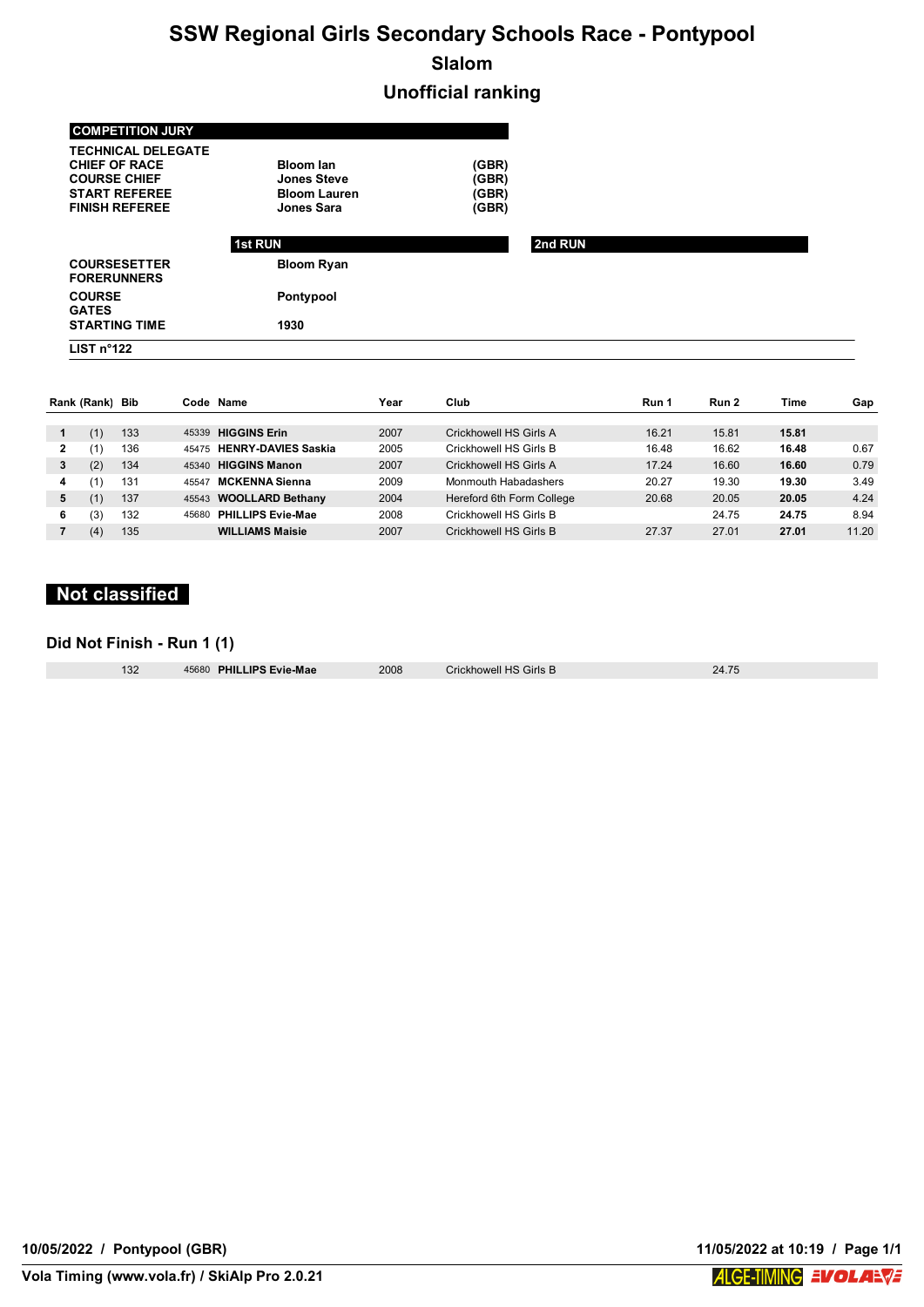## **SSW Regional Boys Secondary Schools Race - Pontypool Slalom Event ranking by team**

| <b>Bib</b> | Code Name                   | Year | <b>Region</b> | Rank                | Time              |
|------------|-----------------------------|------|---------------|---------------------|-------------------|
|            | 1 - Christ College Brecon A |      |               |                     | Total time: 48.45 |
| 142        | <b>MATHIAS James</b>        | 2010 |               | 3                   | 23.65             |
| 148        | <b>HINDMARSH Harry</b>      | 2005 |               | 4                   | 24.80             |
|            | 2 - Christ College Brecon B |      |               | Total time: 1:02.23 |                   |
| 144        | <b>BRAGG George</b>         | 2009 |               | 6                   | 30.98             |
| 141        | <b>HUGHES Ferdie</b>        | 2010 |               | 7                   | 31.25             |



**ALGE-TIMING EVOLABVE**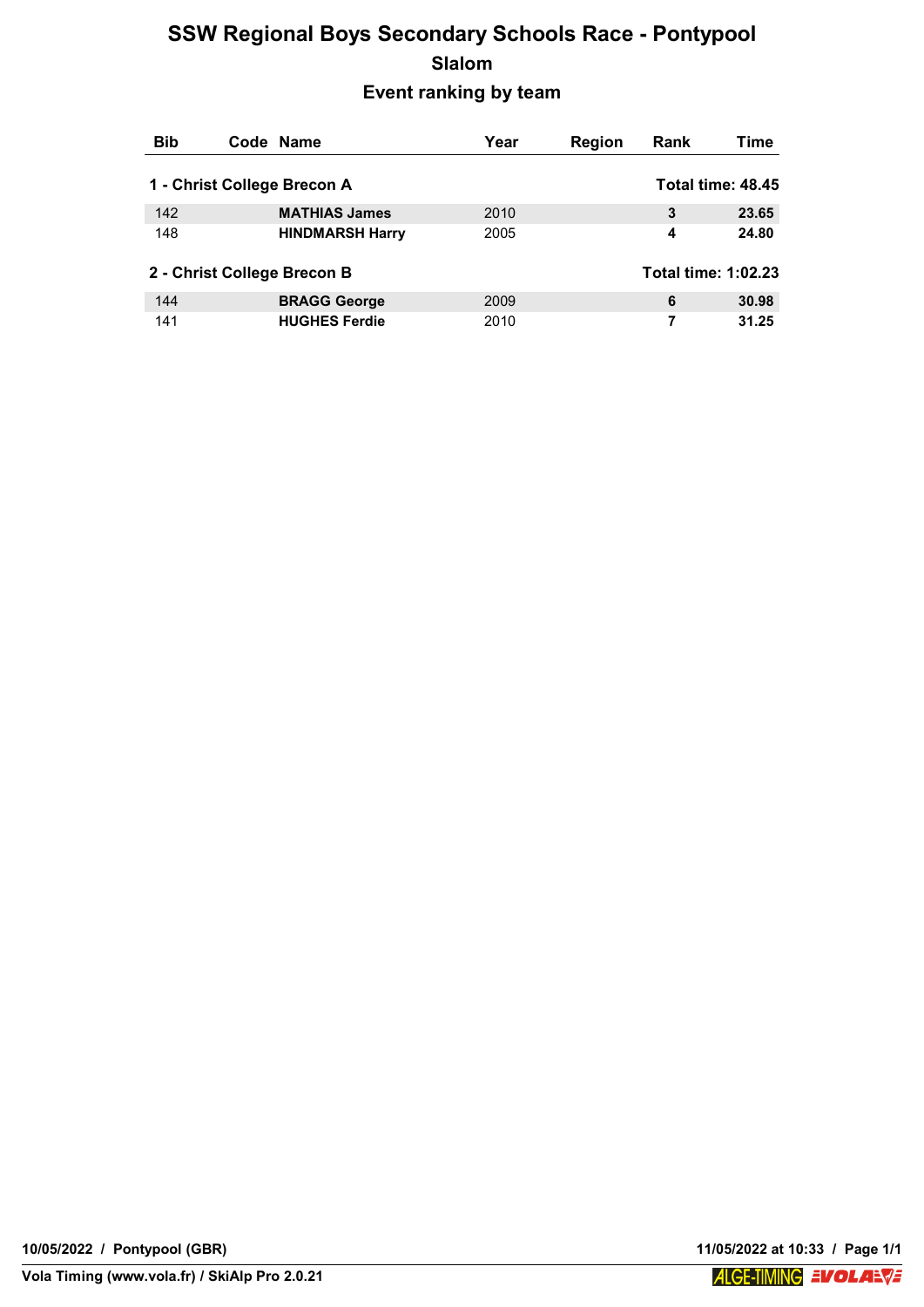# **SSW Regional Boys Secondary Schools Race - Pontypool Slalom**

## **Unofficial ranking**

| <b>COMPETITION JURY</b>                                                                                                   |                                                                                    |                                  |         |
|---------------------------------------------------------------------------------------------------------------------------|------------------------------------------------------------------------------------|----------------------------------|---------|
| <b>TECHNICAL DELEGATE</b><br><b>CHIEF OF RACE</b><br><b>COURSE CHIEF</b><br><b>START REFEREE</b><br><b>FINISH REFEREE</b> | <b>Bloom lan</b><br><b>Jones Steve</b><br><b>Bloom Lauren</b><br><b>Jones Sara</b> | (GBR)<br>(GBR)<br>(GBR)<br>(GBR) |         |
|                                                                                                                           | <b>1st RUN</b>                                                                     |                                  | 2nd RUN |
| <b>COURSESETTER</b><br><b>FORERUNNERS</b>                                                                                 | <b>Bloom Ryan</b>                                                                  |                                  |         |
| <b>COURSE</b><br><b>GATES</b>                                                                                             | Pontypool                                                                          |                                  |         |
| <b>STARTING TIME</b>                                                                                                      | 19:30                                                                              |                                  |         |
| LIST $n^{\circ}122$                                                                                                       |                                                                                    |                                  |         |

|    | Rank (Rank) Bib |     |       | Code Name                  | Year | Club                      | Run 1 (Rank) | Run 2 (Rank) | Time  | Gap   |
|----|-----------------|-----|-------|----------------------------|------|---------------------------|--------------|--------------|-------|-------|
|    | (1)             | 146 | 45499 | <b>BARTLETT JONES Dino</b> | 2007 | Ysgol Gyfun Gwynllyw      | 16.89<br>(1) | 17.08<br>(1) | 16.89 |       |
| 2  |                 | 143 |       | <b>TUCZYNSKI Maciek</b>    | 2009 | The John Frost            | 20.66<br>(2) | 20.13<br>(2) | 20.13 | 3.24  |
| 3  | (2)             | 142 |       | <b>MATHIAS James</b>       | 2010 | Christ College Brecon A   | 25.36<br>(4) | 23.65<br>(3) | 23.65 | 6.76  |
| 4  |                 | 148 |       | <b>HINDMARSH Harry</b>     | 2005 | Christ College Brecon A   | 24.80<br>(3) | 41.02<br>(7) | 24.80 | 7.91  |
| 5  | (3)             | 145 |       | <b>DAVIES Jack</b>         | 2010 | St John's School Aberdare | 29.46<br>(5) | 29.13<br>(4) | 29.13 | 12.24 |
| 6. | (4)             | 144 |       | <b>BRAGG George</b>        | 2009 | Christ College Brecon B   | 33.74<br>(6) | 30.98<br>(5) | 30.98 | 14.09 |
|    | (5)             | 141 |       | <b>HUGHES Ferdie</b>       | 2010 | Christ College Brecon B   | 34.39<br>(7) | 31.25<br>(6) | 31.25 | 14.36 |

## **Not classified**

### **Did Not Start - Run 1 (2)**

| 147                       | 45665 JAMES Osian      | 2008 | Crickhowell HS Boys |  |
|---------------------------|------------------------|------|---------------------|--|
| 149                       | <b>WOOLLARD Daniel</b> | 2006 | Crickhowell HS Boys |  |
| Did Not Start - Run 2 (2) |                        |      |                     |  |

| 147 | 45665 JAMES Osian      | 2008 | <b>Crickhowell HS Boys</b> |
|-----|------------------------|------|----------------------------|
| 149 | <b>WOOLLARD Daniel</b> | 2006 | <b>Crickhowell HS Boys</b> |